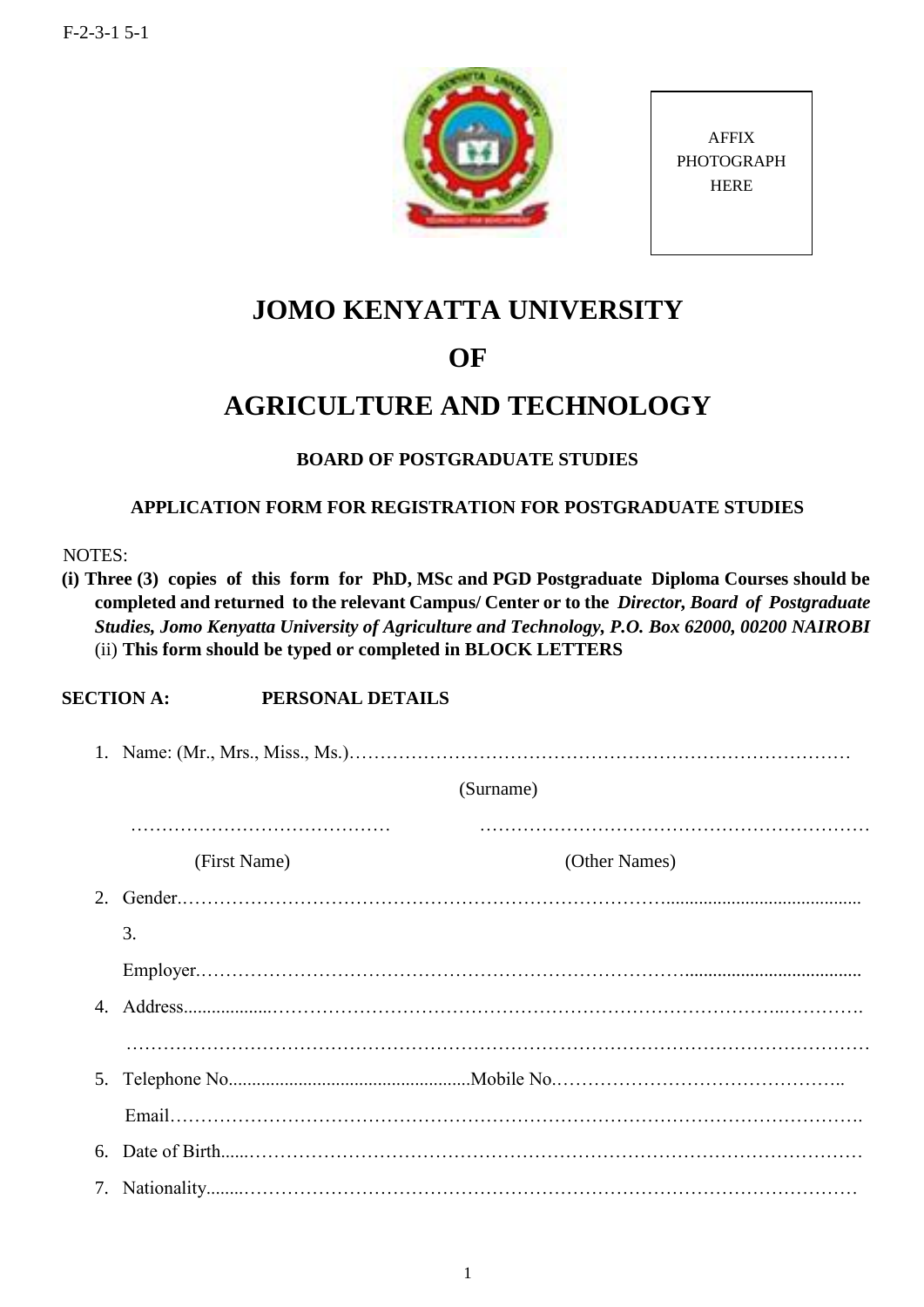| 8. |                                                                       |                                                                                                                                                                                                                                                                                                                                                                                                                                                                      |  |
|----|-----------------------------------------------------------------------|----------------------------------------------------------------------------------------------------------------------------------------------------------------------------------------------------------------------------------------------------------------------------------------------------------------------------------------------------------------------------------------------------------------------------------------------------------------------|--|
|    |                                                                       |                                                                                                                                                                                                                                                                                                                                                                                                                                                                      |  |
|    | <b>SECTION B:</b>                                                     | <b>ACADEMIC QUALIFICATIONS</b>                                                                                                                                                                                                                                                                                                                                                                                                                                       |  |
|    | the grades obtained in each course.<br>(a) First Degree<br>(i)<br>(i) | 10. University education and qualifications obtained (state the dates you attended the University/<br>Institution, the qualifications obtained, including classification e.g. First or Upper Second Class<br>Honours). You should attach copies of the degree certificates and academic transcript showing<br>(b) Second Degree (where applicable)<br>University attended<br>(c) Additional qualifications (Colleges/Institutions/Certificates/List of publications) |  |
|    | <b>SECTION C:</b>                                                     | 11. Employment and Research experience (if any)<br><b>COURSE DETAILS</b>                                                                                                                                                                                                                                                                                                                                                                                             |  |

|  | 12. The postgraduate course applied for:                          |                                      |  |
|--|-------------------------------------------------------------------|--------------------------------------|--|
|  |                                                                   |                                      |  |
|  |                                                                   |                                      |  |
|  | (c) Full-time / part-time (Select as appropriate)                 |                                      |  |
|  | (d) Method of study: (choose one by deleting appropriately below) |                                      |  |
|  | $\left( 1 \right)$                                                | By coursework, examination & project |  |
|  | (11)                                                              | By coursework, examination & thesis  |  |
|  |                                                                   | (iii) By research and thesis only    |  |
|  |                                                                   |                                      |  |
|  |                                                                   |                                      |  |
|  |                                                                   |                                      |  |
|  |                                                                   |                                      |  |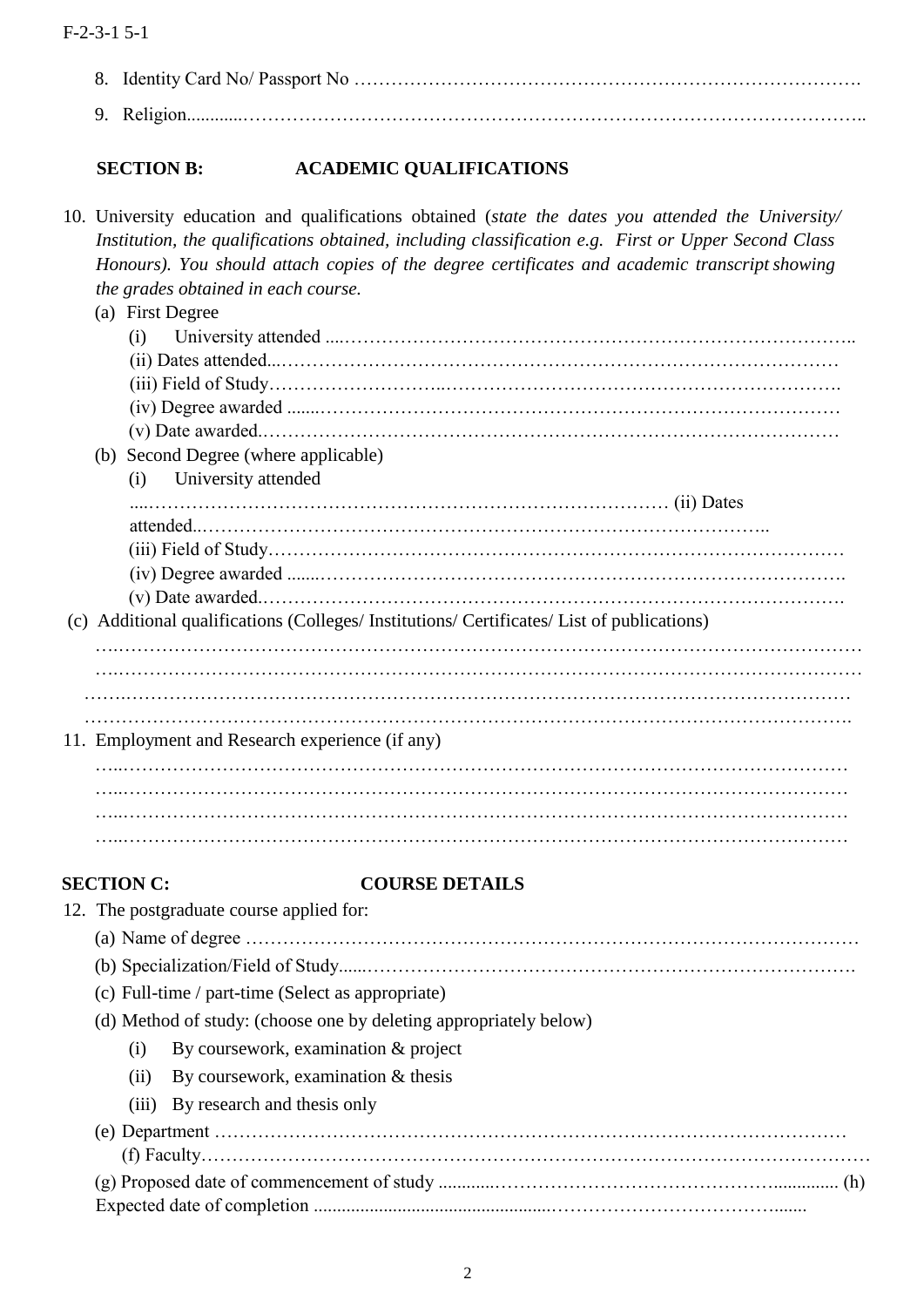| <b>SECTION D:</b>                  | FOR PHD STUDENTS ON RESEARCH AND THESIS ONLY                                                       |
|------------------------------------|----------------------------------------------------------------------------------------------------|
| 14. Recommendation by supervisors: |                                                                                                    |
|                                    |                                                                                                    |
|                                    |                                                                                                    |
|                                    |                                                                                                    |
|                                    |                                                                                                    |
|                                    |                                                                                                    |
|                                    |                                                                                                    |
|                                    |                                                                                                    |
|                                    |                                                                                                    |
|                                    |                                                                                                    |
|                                    |                                                                                                    |
|                                    |                                                                                                    |
|                                    |                                                                                                    |
|                                    |                                                                                                    |
|                                    |                                                                                                    |
|                                    |                                                                                                    |
|                                    |                                                                                                    |
|                                    |                                                                                                    |
|                                    |                                                                                                    |
|                                    |                                                                                                    |
|                                    |                                                                                                    |
|                                    |                                                                                                    |
|                                    |                                                                                                    |
|                                    |                                                                                                    |
|                                    | UNIVERSITY OFFICIALS ONLY                                                                          |
|                                    |                                                                                                    |
|                                    | 15. Recommendation by the Department Postgraduate Committee. (Enter below ACCEPT or REJECT         |
|                                    |                                                                                                    |
|                                    |                                                                                                    |
|                                    |                                                                                                    |
|                                    |                                                                                                    |
|                                    |                                                                                                    |
|                                    |                                                                                                    |
|                                    |                                                                                                    |
|                                    |                                                                                                    |
|                                    |                                                                                                    |
|                                    |                                                                                                    |
|                                    | 16. Recommendation by the Faculty / School / Institute Postgraduate Studies Committee (Enter below |
|                                    | ACCEPT or REJECT as may be applicable)                                                             |
|                                    |                                                                                                    |
|                                    |                                                                                                    |
|                                    |                                                                                                    |
|                                    |                                                                                                    |
| <b>SECTION D:</b>                  |                                                                                                    |
|                                    |                                                                                                    |